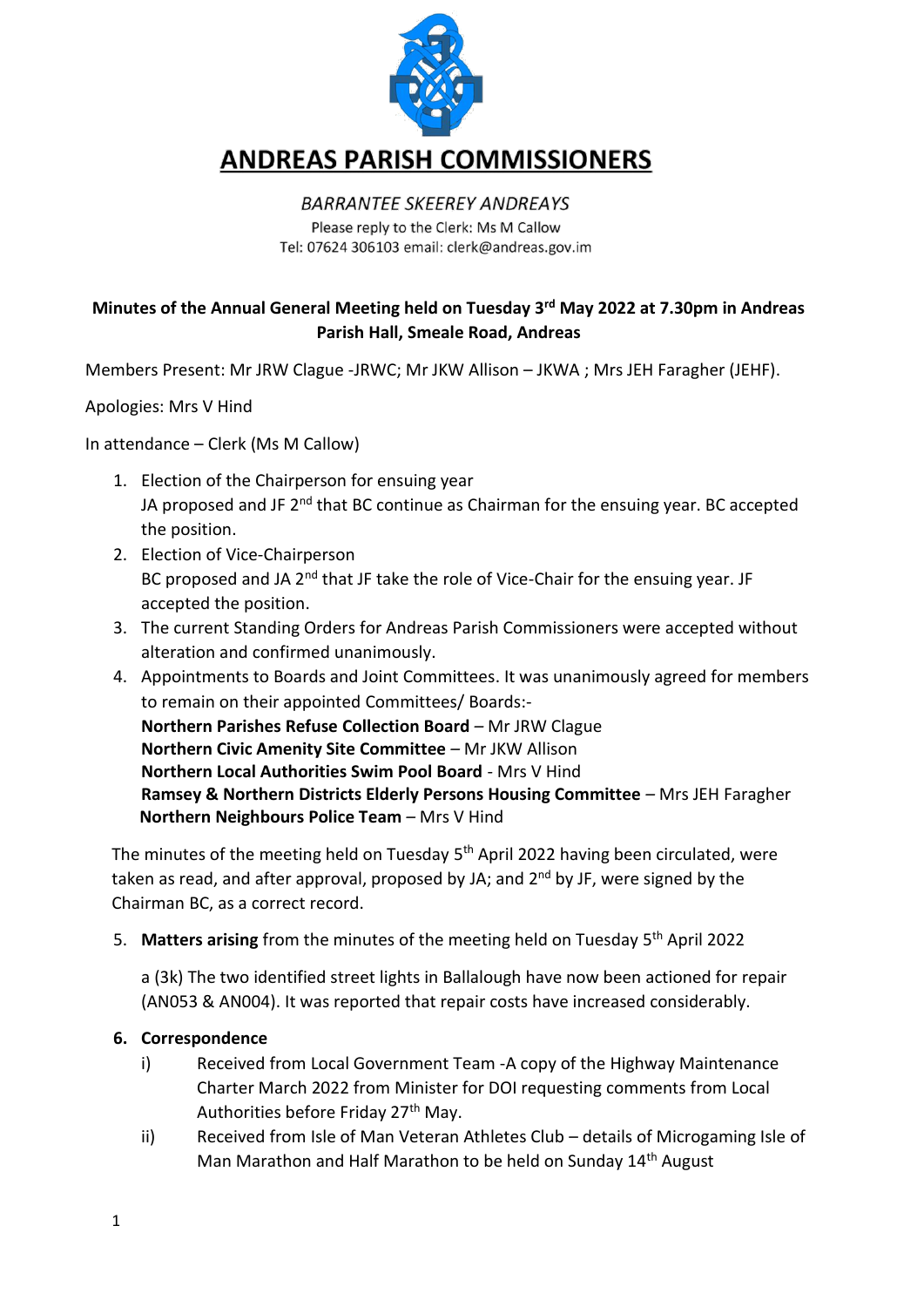- iii) Received from DESC Admin Confirmation that school children will be receiving celebratory medals and possibly some stamps and postcards to mark the Queens Platinum Jubilee Celebrations
- iv) Received from Port St Mary Commissioners. Invite to Mona's Queen III 82<sup>nd</sup> anniversary on Sunday 29<sup>th</sup> May
- v) Received from IOM Government Treasury details of renewal plans for Local Authority loans currently arranged with HSBC.
- vi) Received from Manx Utilities. Street Lighting Maintenance contract for April 2022 for 12 months. This was agreed and signed by the Chair and Clerk
- vii) Received from Office of Clerk of Tynwald Invite for Tynwald Garden party at Government House on Sunday 3rd July
- viii) Information from Manx Tri-Club regarding Triathlon Weekend 7<sup>th</sup>/8<sup>th</sup> May
- ix) Email from DOI Waste management. Notice that collection vehicle is off the road and awaiting parts. There have been no collections for 2 weeks to date
- x) Further comment from resident regarding Larivane Meadows street light schedule. Having taken advice from MUA regarding this issue the Board feel there is still no justification in changing the schedule.
- xi) Information from DHSC Engagement re: Autism Strategy Consultation. Available on line until 10<sup>th</sup> June. Drop-in sessions arranged around the Island.

# **7. TOWN & COUNTRY PLANNING**

# Planning Applications for consideration

Ref: PA 22/00425/B. Kielthusthag Lodge, Smeale, IM7 3EB. Variation of condition 4 of PA 21/01503/C to allow 2 weddings,  $24<sup>th</sup>$  June 2023 and  $8<sup>th</sup>$  July 2023, in addition to what has been approved

Ref PA 22/00423/B. 2 Cooil Veg, Andreas, IM7 4EU. Widening of existing driveway to accommodate additional vehicles

# Decisions by DOI – Planning

Ref PA: 22/002336/C. Lawson Croft, The Lhen, Andreas. Additional use of cottage for selfcontained tourism. **APPROVE** Ref PA: 21/01279/B. East Ballabane, Smeale, IM7 3EB. Proposed alterations to existing conservatory. **APPROVE**

# 8. **ANY OTHER BUSINESS**

- a) BC proposed and JA  $2^{nd}$ , and members unanimously agreed that there would be no provision for claims for Board members for the year, (as previous).
- b) The Clerk reported that Ayr Utd Football Club no longer wish to place a container for storage on the sports field but would like to clear the area adjacent to club house and create hard standing area for storage with suitable security fencing. This will